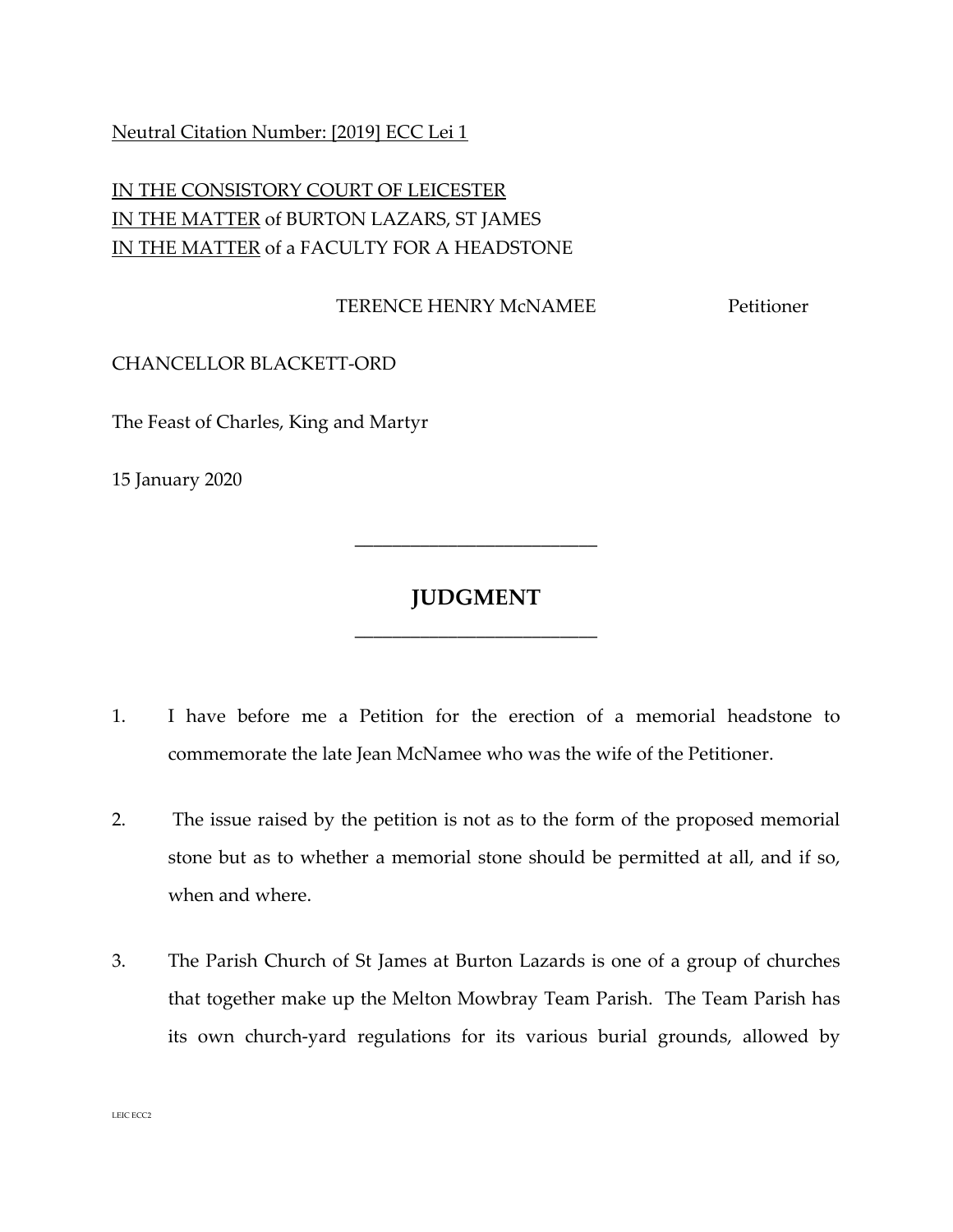faculty. Those regulations do not differ markedly from the Diocesan Regulations.

- 4. Two of their churchyard regulations are pertinent:
	- "8. Memorial stones over burials of cremated remains are not permitted  $\mathcal{L}$
	- "19. Without faculty permission, the Incumbent (or, if there is none, the Area Dean) may permit the interment of ashes in the burial ground either in an existing grave or in any part of the churchyard that has been authorised by faculty for such a purpose".
- 5. The arrangement at St James is that there is a churchyard which is of some historic interest, and adjoining it is a Garden of Remembrance where cremated ashes may be deposited.
- 6. On general principles, an Incumbent does not permit a memorial stone to be erected where there are no human remains in situ. Under these regulations the Incumbent may allow a stone memorial in traditional form to mark a burial, but may not allow such a stone for cremated remains. Such remains may be buried either in an existing grave or in the Garden of Remembrance, but the burial of cremated remains does not of itself allow a headstone marking those remains.
- 7. The late Mrs McNamee died on 2 February 2018 and her remains were cremated on 28 February 2018.
- 8. By Petition dated 28 April 2018, the present Petitioner sought the reservation for himself of a grave space in the churchyard. His petition was in standard form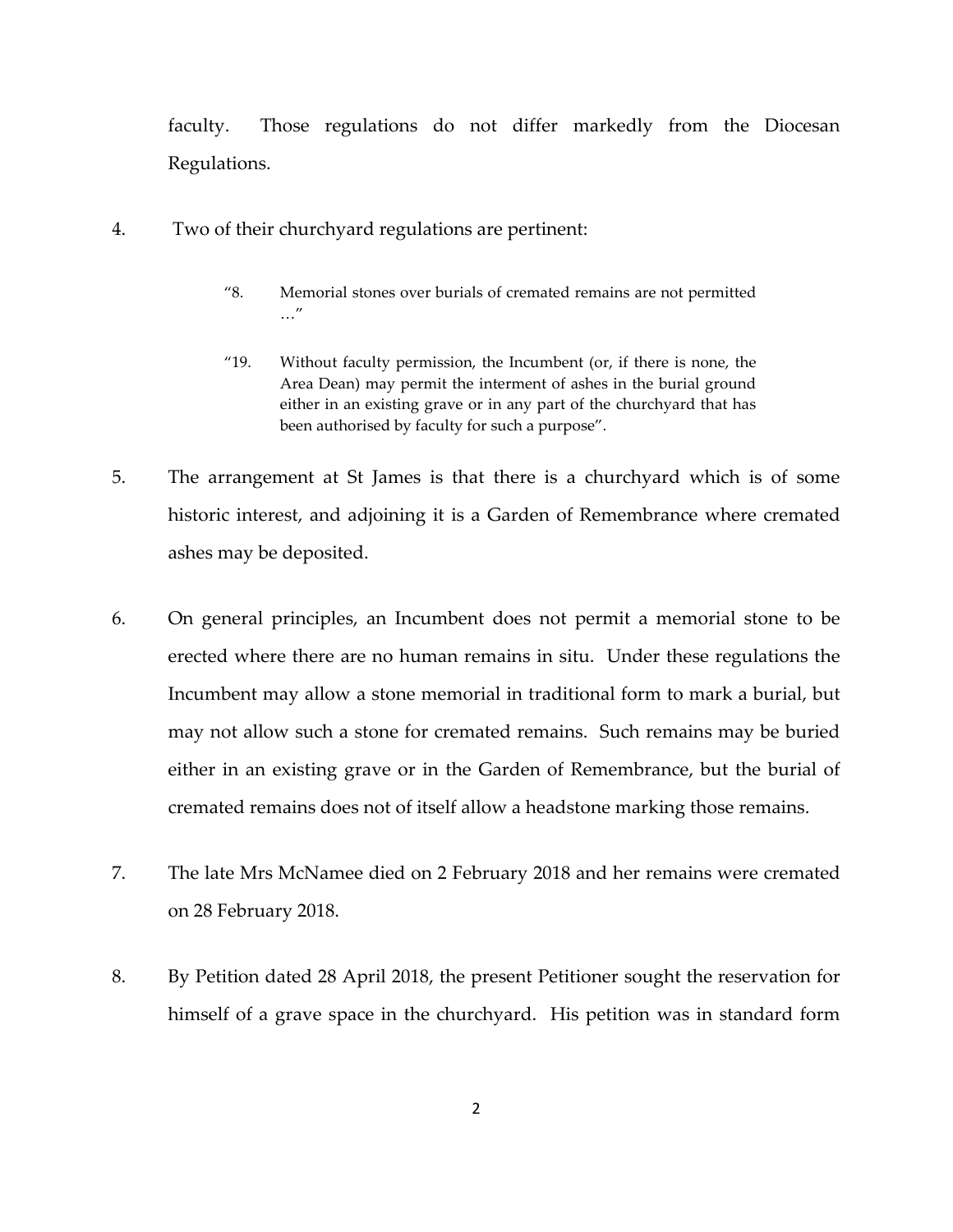and on 14 June 2018 I allowed the Petition and the grave space numbered J12 is now reserved for him in the churchyard.

- 9. By this time he had appreciated that if his wife's cremated remains were to be buried in the churchyard or the Garden of Remembrance, no memorial stone could be put over them under the Incumbent's authority, unless permitted by faculty. Accordingly on 2 June 2018 the present Petition was presented. It was to some degree defective in that
	- (a) it did not make clear exactly what the Petitioner wanted, and
	- (b) it contained no statement as to whether the PCC supported the Petition.
- 10. As to the first of these points we need not be troubled, because it was evidently clear enough to the drafter of the public notice of 10 July 2018 that what was sought was permission, "to erect a memorial on a grave space to commemorate the cremated remains of Jean McNamee."
- 11. As to the second point, we know that the matter did in fact come before the Melton Mowbray Team Parish PCC for consideration. The minutes of its meeting of 7 June 2018 record that it refused to support the petition by a substantial majority.
- 12. The Petitioner helpfully wrote to myself and others on 8 July 2018 clarifying what he wanted:
	- "(i) For my wife's ashes to be interred in the allocated grave-space with a Memorial stone bearing her name. This space and memorial is also for the interment of my bodily remains on my demise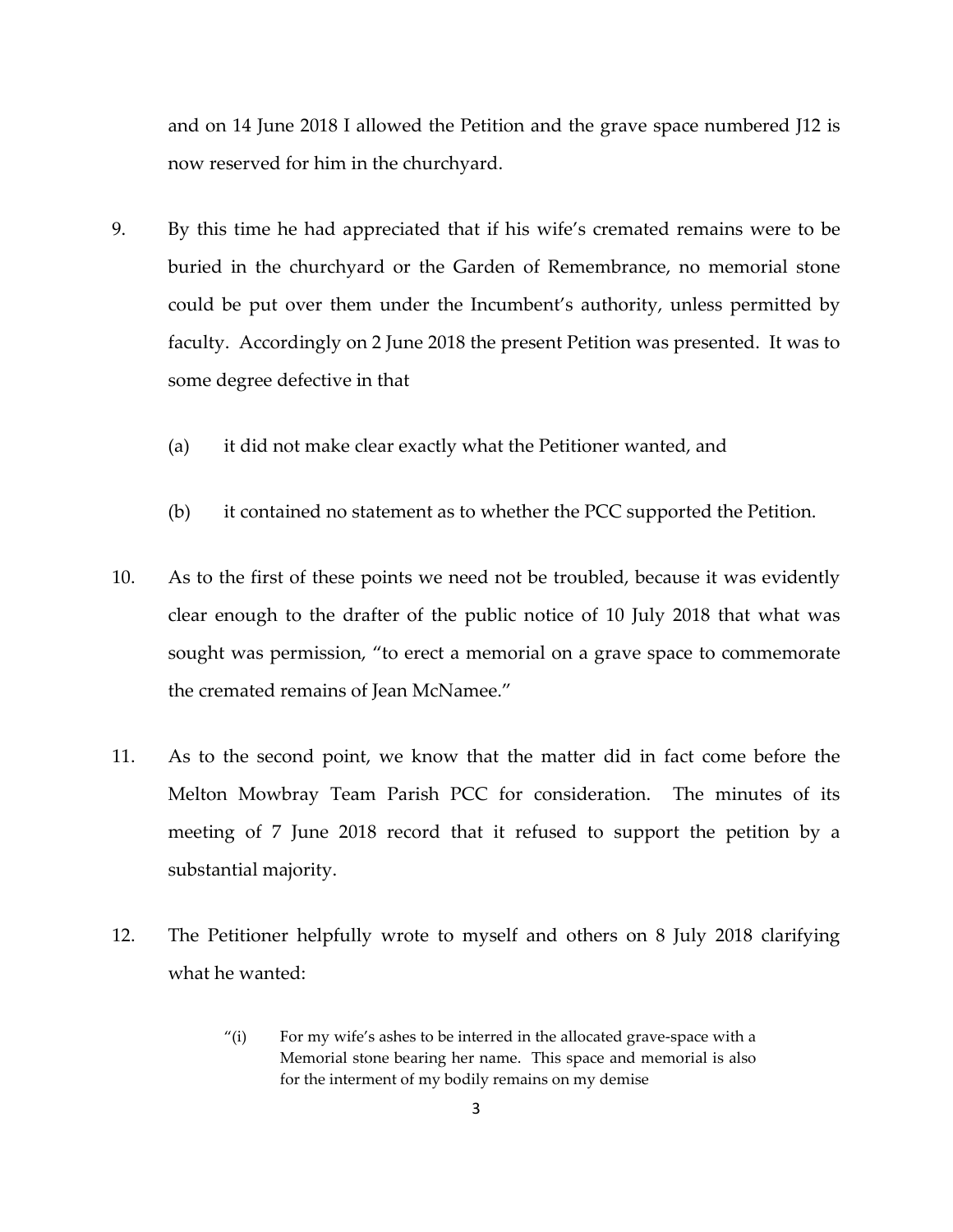OR

- (ii) As a secondary alternative, for my wife's ashes to be interred in the Garden of Remembrance and the memorial stone with my wife's name to be erected on the allocated grave-space".
- 13. There was then some delay in the matter, which was certainly not the Petitioner's fault. It was partly as a result of myself being confused between the present petition and its predecessor as to which I had (as I have mentioned) resulted in the grant of a faculty in June 2018.
- 14. I considered the present Petition in early December 2018, when I gave directions to the effect that
	- (a) I required the Petitioner to consent in writing before 4.00 pm on 11 January 2019 if he agreed that the proceedings might be determined on consideration of written submissions under paragraph 14 Faculty Jurisdiction Rules 2015 rather than at a hearing with oral submissions, and
	- (b) in any event, before the same time and date, the Petitioner should deliver a signed statement stating his reasons why his petition should be allowed notwithstanding that what he proposed did not accord with the churchyard regulations.
- 15. The Petitioner duly gave his consent and served a statement dated 2 January 2019 reciting the history of the matter and stating that his preferred option was that his wife's remains should be interred in his reserved grave space with the headstone, but his second choice was that the ashes should be interred in the Garden of Remembrance without a headstone, with her headstone standing over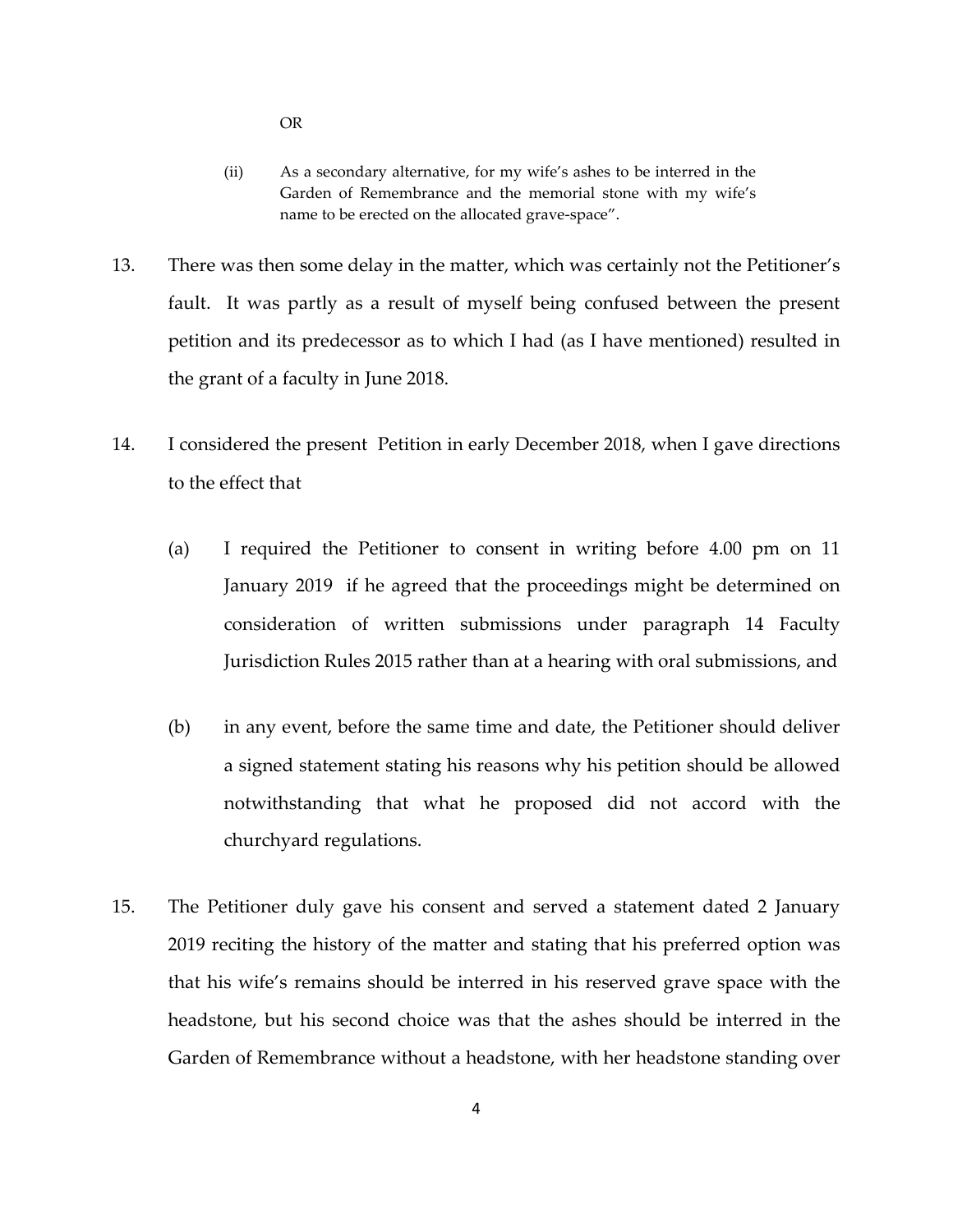his own reserved grave space. As to this alternative, he added "I offer this option only reluctantly as I am very uncomfortable with the idea of our remains not being buried together". The Petitioner also gave his reasons for his proposal and request. He did so helpfully in five numbered paragraphs:

- "1. I am approaching 84 years of age. I am the last remaining senior member of our respective families. Consequently I am anxious to complete the interment of my wife's remains before any further deterioration in my health or ability to manage my own affairs.
- 2. Siblings in both families are distributed widely and no-one is local to Melton Mowbray.
- 3. I have not learned of any local objections to my proposals from parishioners and that they were also supported by the churchwardens.
- 4. Inclusion of a memorial. I would refer to my letter to the Chancellor of the 8th July 2018 regarding this subject,

A visible and permanent memorial is in my view essential. I would want this to be a sign-post to visit future generations and to re-affirm the physical family bond where their antecedents are laid to rest.

- 5. I understand that in other areas the re-use of grave-space for cremated remains is being encouraged due to the limitations on space available. Also the purchase of grave-space for cremation burials is also a growing trend in some area of the country."
- 16. The Consistory Court has power to permit what the Petitioner asks, but it will not do so unless there is good reason why the relevant regulations should be departed from. It could be said that where a parish has elected for its own regulations, its PCC has perhaps given more thought to the specific terms of the regulations than is usual, and the burden upon a petitioner who seeks to depart from the terms of the regulations might be supposed to be rather heavier. But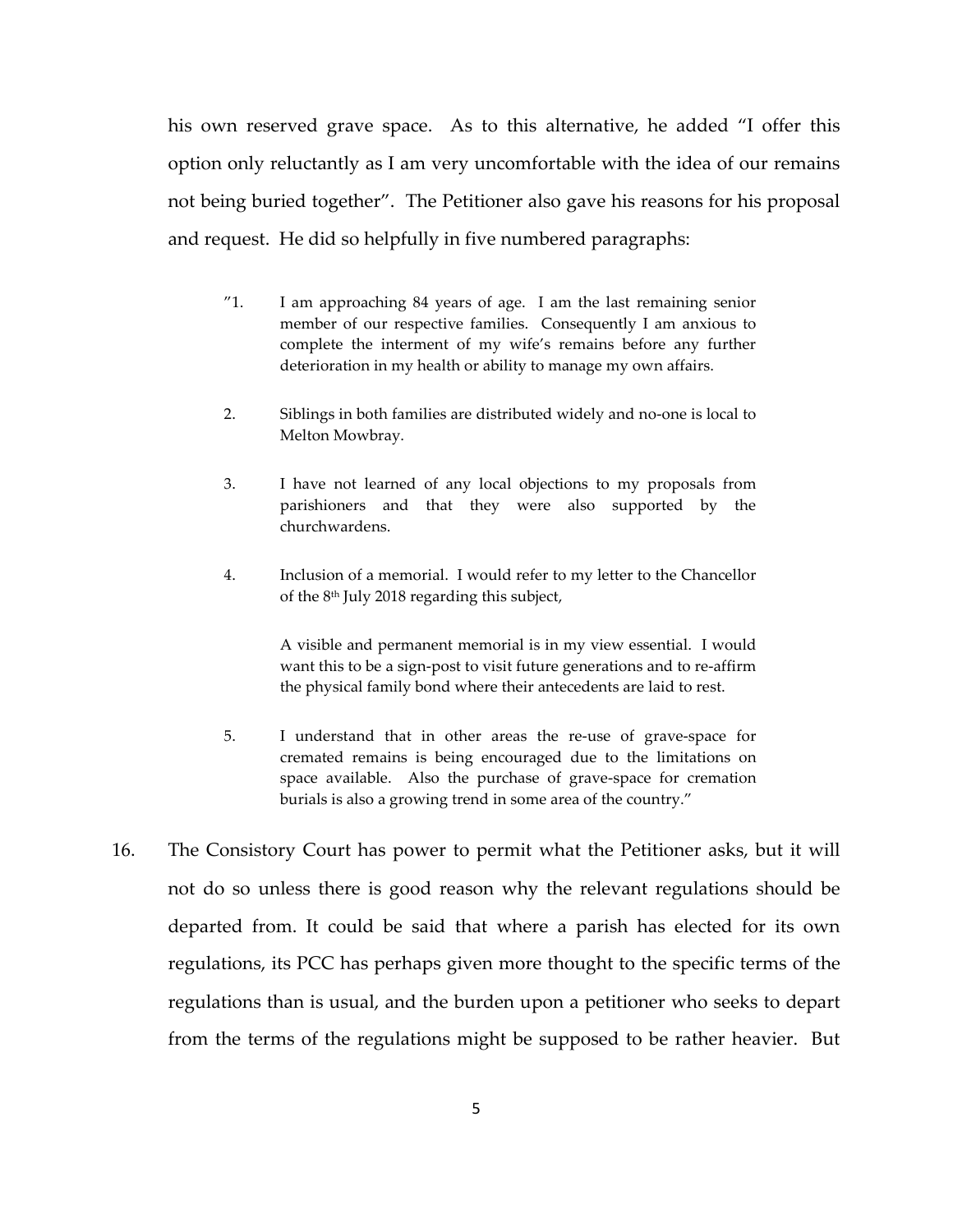this is not a matter which I have taken into account in reaching the conclusion below.

- 17. The law in this field is reasonably plain. As Chancellor Ormondroyd held in  $Re$ All Saints, Bransgore (2017) ECC Win 3, the starting point when considering an application for memorials excluded by the churchyard regulations was to refuse permission unless some good reason could be shown for a departure from the stance indicated by the regulations. Similarly, Chancellor Eyre held in Re St Leonard, Birdingbury (2018) ECC Cov 1, that it was fair to those who had chosen memorials that came within the scope of churchyard regulations, to require those that did not do so to show a good reason.
- 18. With respect to his five reasons, I believe that the Petitioner's submissions can be summarised thus: he wants the memorialisation of his wife to be completed in his own lifetime (or else may never be satisfactorily completed) and he wants to be buried with her and he wants a stone to reflect these facts.
- 19. I think that the Petitioner would agree with me that under the regulations, the following is already permitted:
	- (a) that his wife's ashes are buried in the Garden of Remembrance and this fact mentioned when a stone is erected over his own grave;
	- (b) that after his own death, his remains are cremated, and buried with her in the Garden of Remembrance, but without a headstone;